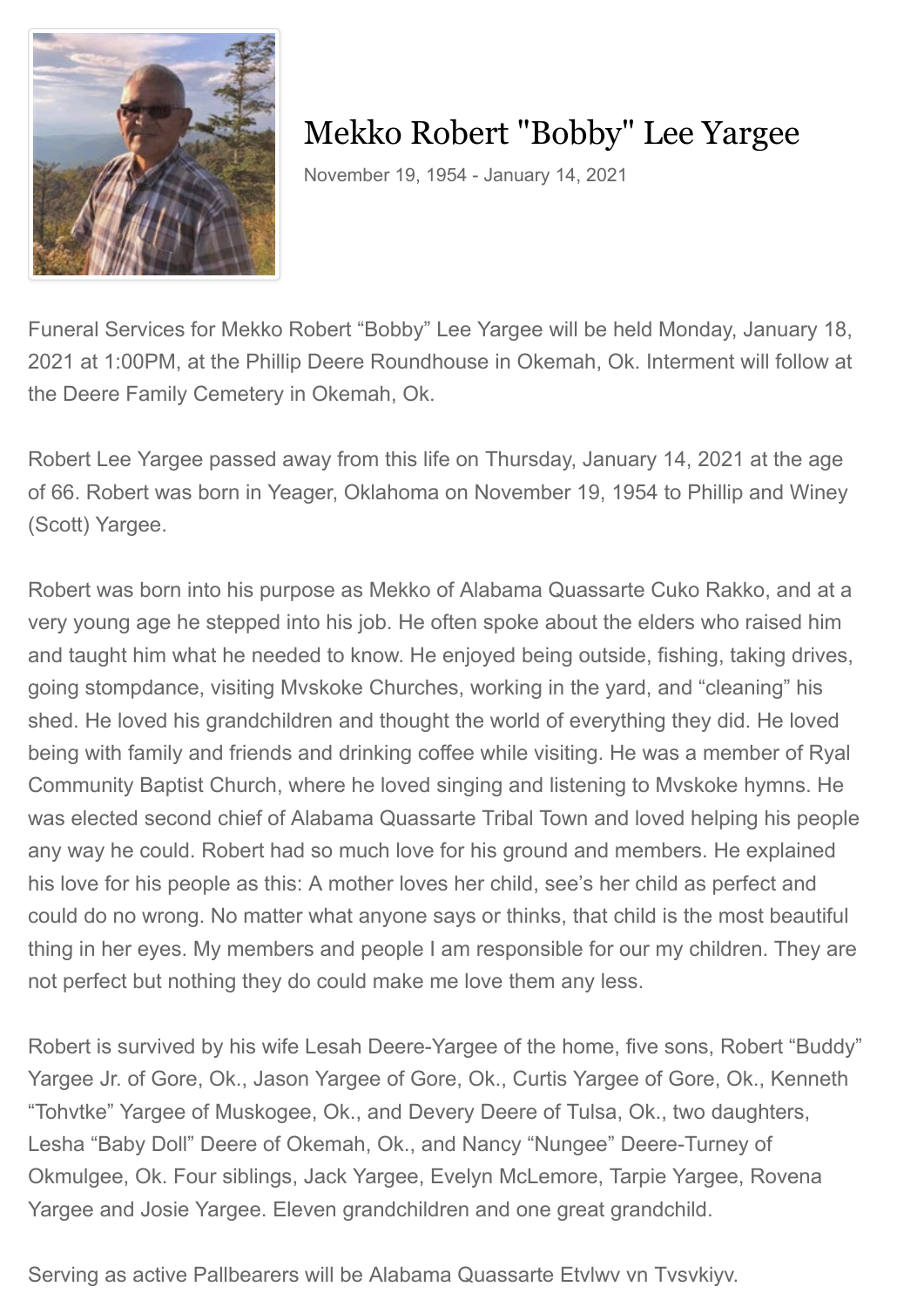Honorary Pallbearers will be Bonnie Deere, Roger Butler, Buster "Bunko" Bear, Galen "Dute" Cloud, Sam Osborne, and Paskova Deere.

Services will be officiated by Barton Looney, Head Deacon from Thewarle Indian Baptist Church.

Services will be under the direction of Parks Brothers Funeral Home, Okemah, Oklahoma and officiated by

Online condolences may be made at http://www.ParksBrothersFuneralHome.com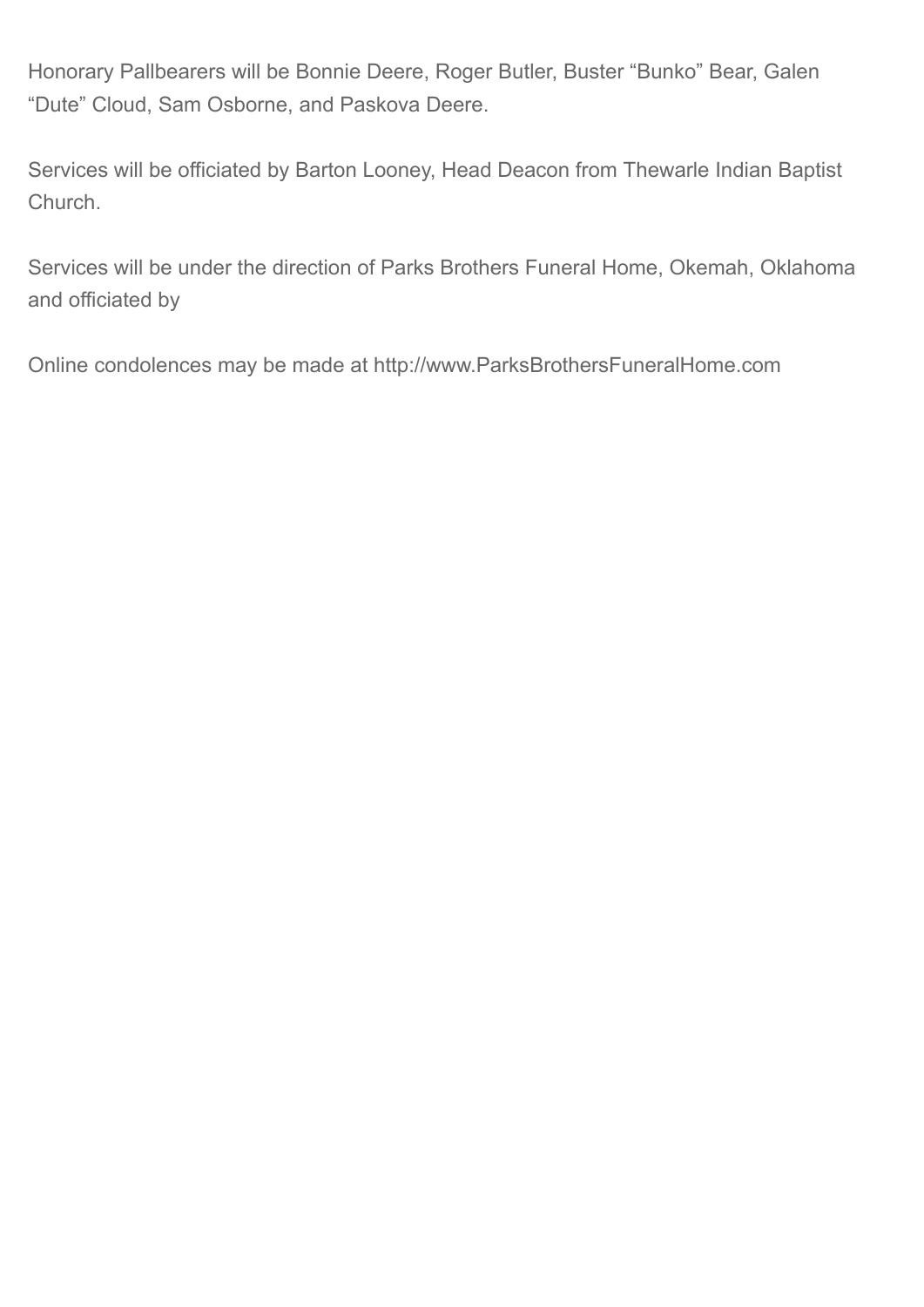### Events

#### **JAN Viewing** 12:00PM - 02:30PM

**17** Parks Brothers Funeral Home Chapel 301 N. Third, Okemah, OK, US

#### **JAN Wake Services** 03:00PM

**17**

Phillip Deere Roundhouse Okemah, OK, US

#### **JAN Celebration of Life**01:00PM

**18**

Phillip Deere Roundhouse Okemah, OK, US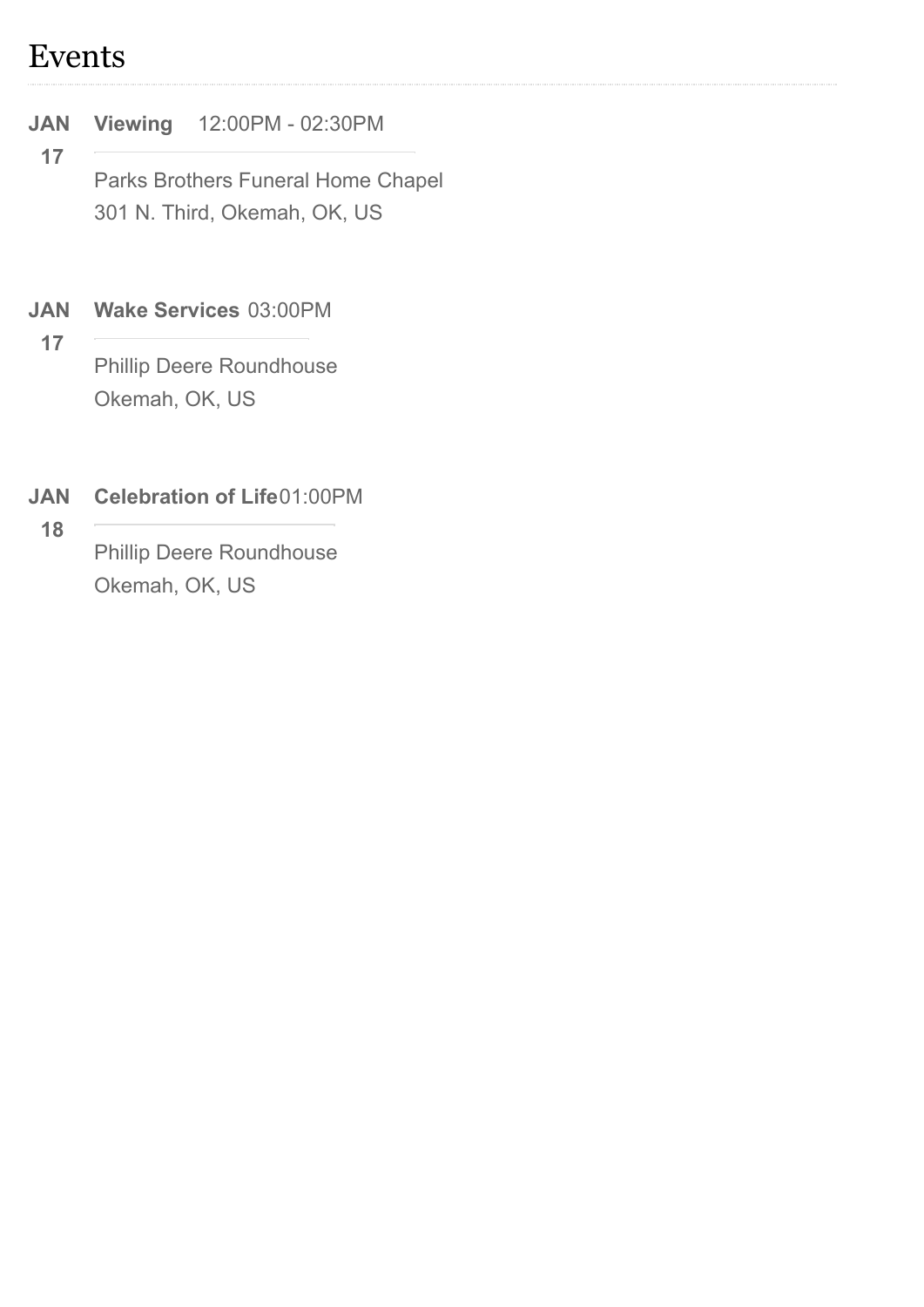## **Comments**



**M. Wise-Talamasey** - January 21 at 04:42 PM



Simply Elegant Spathiphyllum was purchased for the family of Mekko Robert "Bobby" Lee Yargee. "



January 16 at 01:25 PM



Condolences to the family,Hugs & prayers,



**Jewl mendoza** - January 15 at 11:27 PM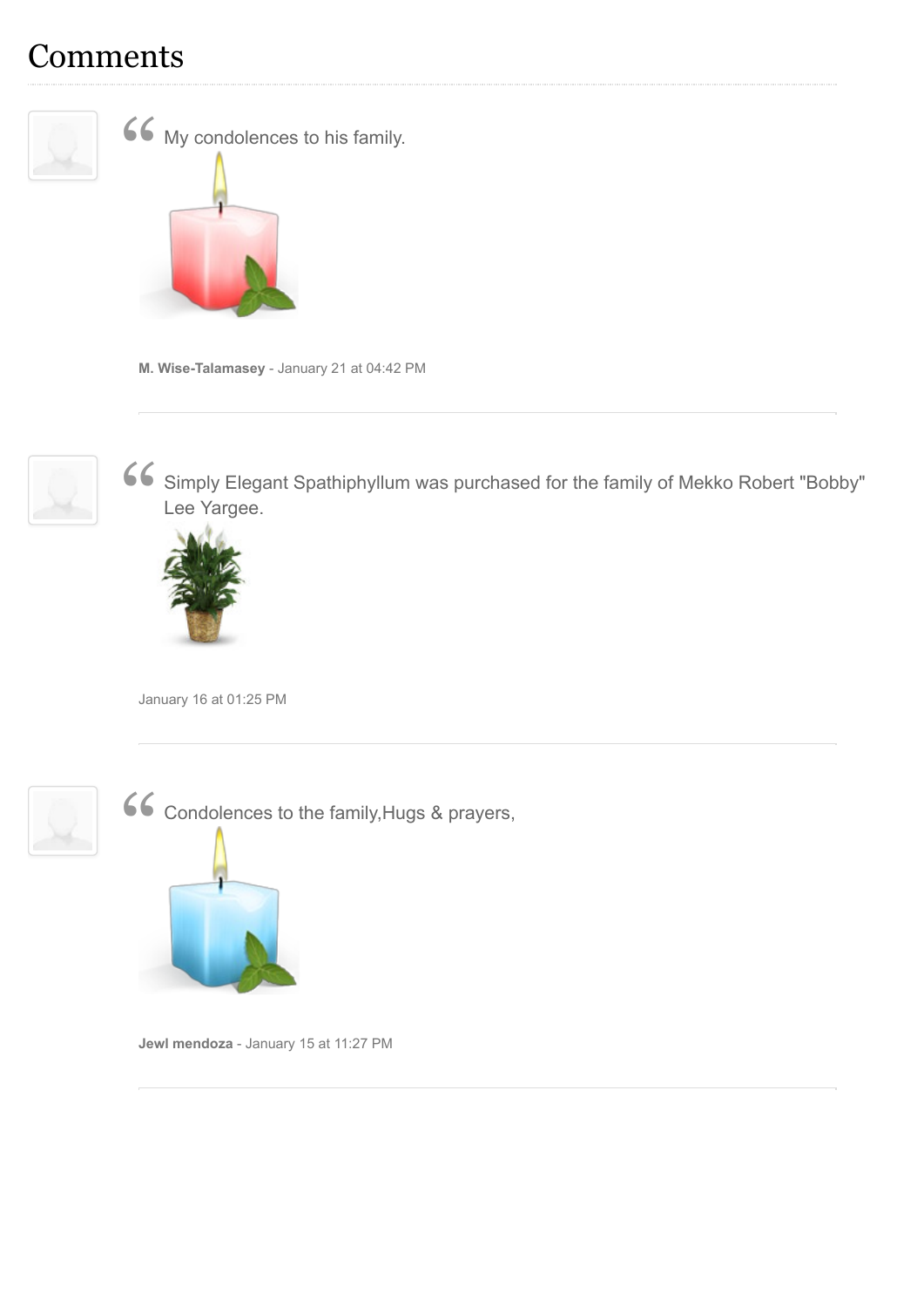

Serene Retreat was purchased for the family of Mekko Robert "Bobby" Lee Yargee.



January 15 at 09:18 PM



Sweetest Sunrise Bouquet was purchased for the family of Mekko Robert "Bobby" Lee Yargee.  $rac{66}{4}$ 



January 15 at 07:24 PM



Strength & Solace Spray was purchased for the family of Mekko Robert "Bobby" Lee Yargee. "



January 15 at 07:05 PM



Sweet Tranquility Basket was purchased for the family of Robert Lee Yargee.



January 15 at 04:22 PM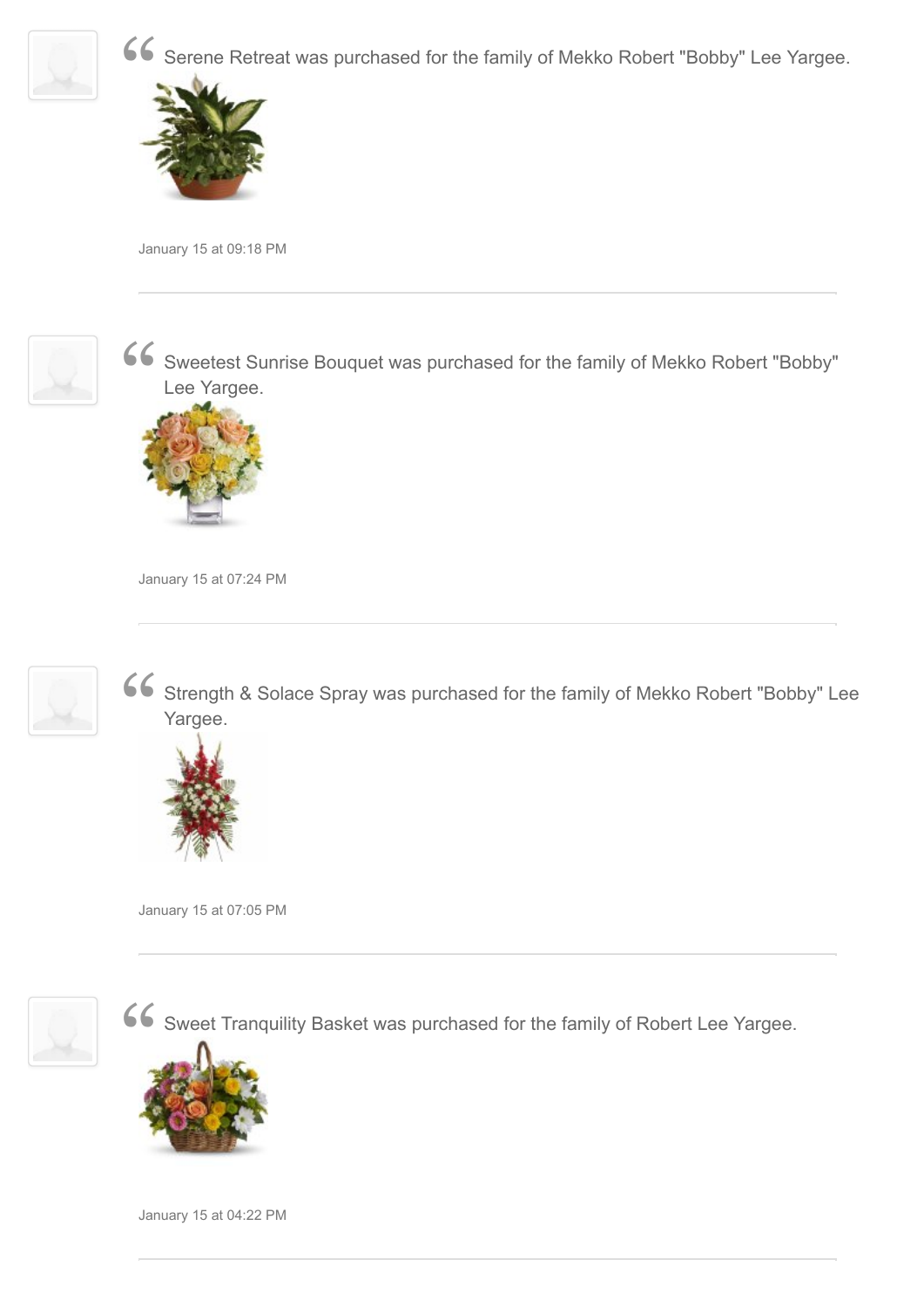

Simply Elegant Spathiphyllum was purchased for the family of Robert Lee Yargee. "



January 15 at 04:03 PM



Sylvia Crawford lit a candle in memory of Mekko Robert "Bobby" Lee Yargee "





**66** miss you mekko,,,, not gonna be the same without you ..<br>sylvia crawford - January 15 at 01:58 PM **sylvia crawford** - January 15 at 01:58 PM



Charlene McGirt Gambler lit a candle in memory of Mekko Robert "Bobby" Lee Yargee "



**Charlene McGirt Gambler** - January 15 at 09:42 AM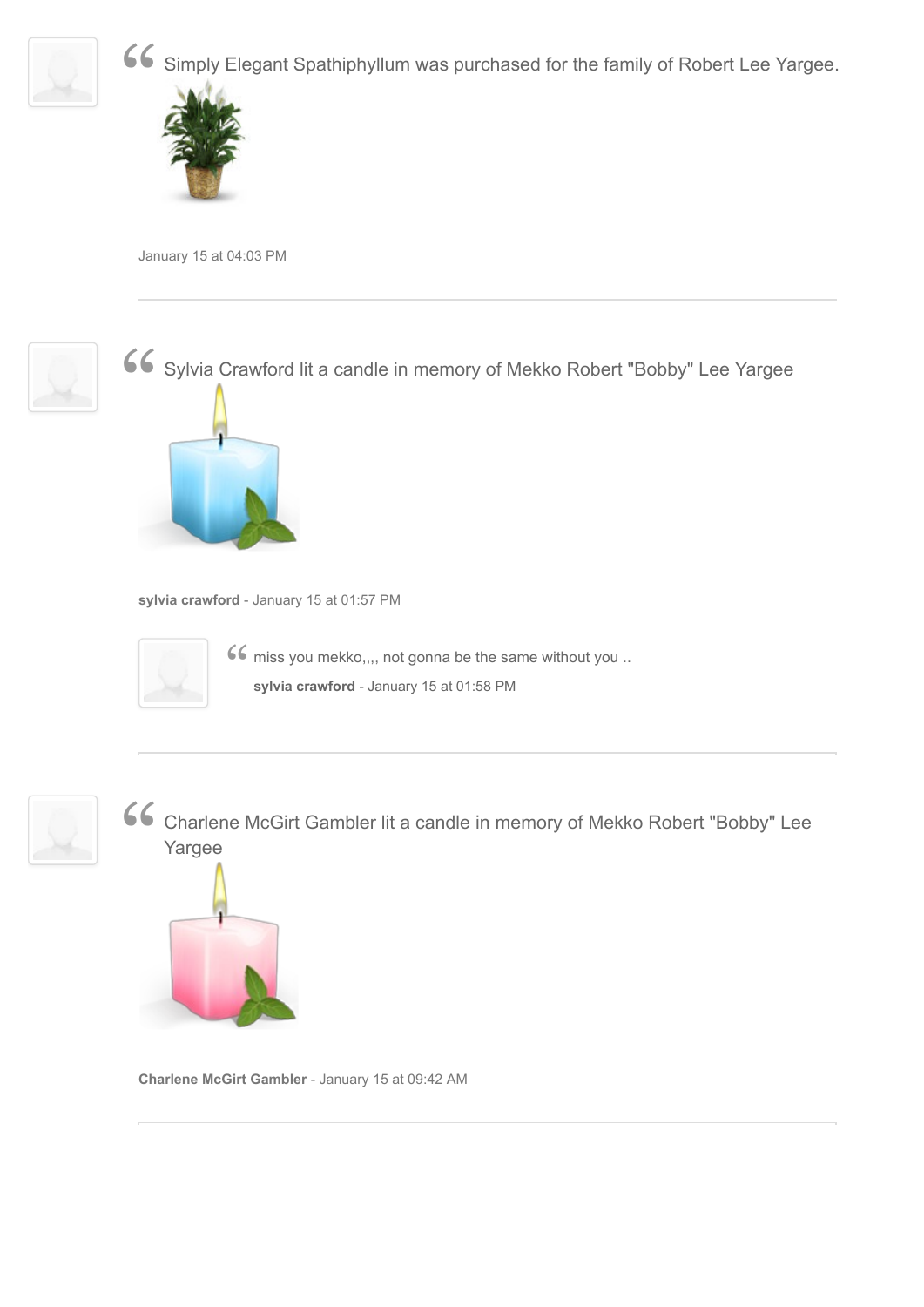

I will miss your love and laughter. I know you will continue to look over us and know that LADY will be well looked after.  $\frac{1}{t}$ 

**Charlene McGirt Gambler** - January 15 at 09:41 AM



I will miss our conversations, & your visits to the store, ,just to get away from the hectics.  $\frac{1}{2}$ 

**vernon neel** - January 15 at 01:11 AM



Robert Yargee, you will be missed. My prayers goes out to the family.



**Geneva Bair** - January 14 at 11:53 PM



Beautiful in Blue was purchased for the family of Robert Lee Yargee.



January 14 at 10:59 PM



Godspeed Bobby. Herkv ofv, fekvpkv emeyoksvt seko. "

**Barb Atkinson** - January 14 at 10:27 PM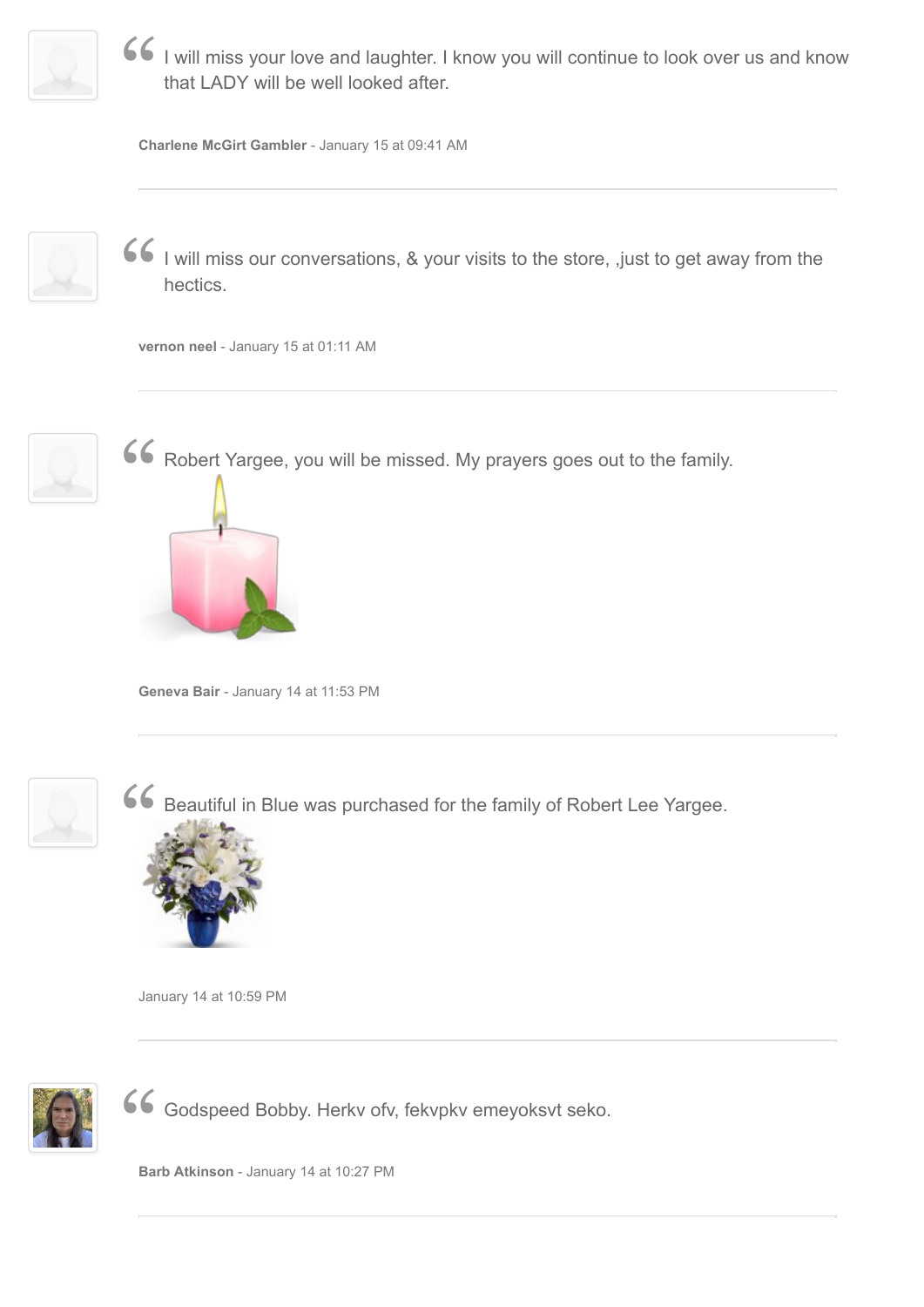



**LUCY TIGER** - January 14 at 09:45 PM



Ocean Breeze Spray was purchased for the family of Robert Lee Yargee. "



January 14 at 08:53 PM



Alison Asbury-Alexander sent a virtual gift in memory of Mekko Robert "Bobby" Lee Yargee  $\frac{1}{\sqrt{2}}$ 



**Alison Asbury-Alexander** - January 14 at 08:33 PM



Simply Elegant Spathiphyllum was purchased for the family of Robert Lee Yargee. "



January 14 at 08:19 PM